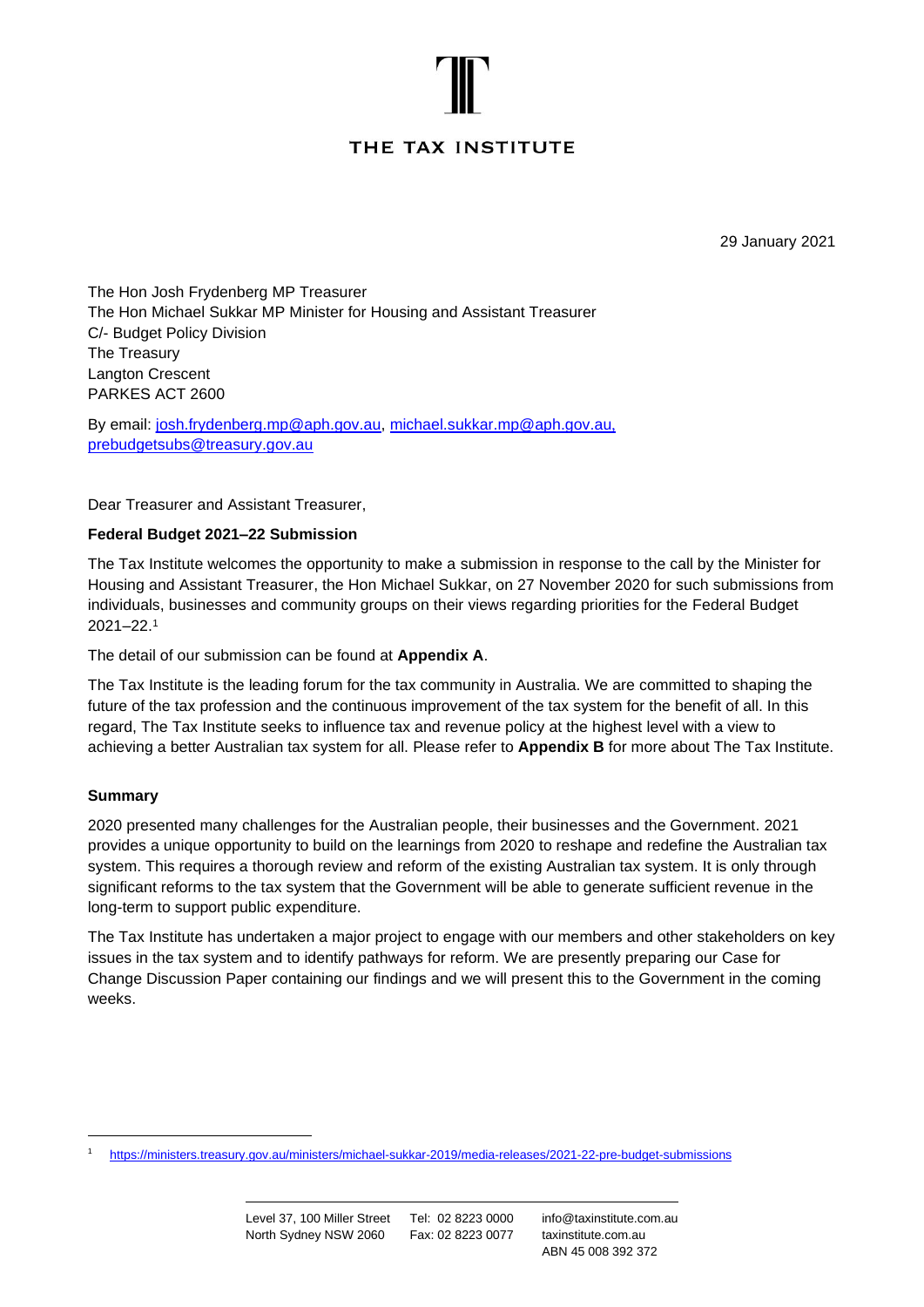As outlined in our [first](https://www.taxinstitute.com.au/tisubmission/the-tax-institute-submission-2020-21-federal-budget-submission) and [second](https://www.taxinstitute.com.au/tisubmission/2020-21-pre-budget-submission) submissions in relation to the Federal Budget 2020-21, The Tax Institute recognises that certain trade-offs will have to be made between current features of the tax system, incorporating both Federal and State taxes. Some trade-offs will require the repeal or reform of certain existing measures which may reduce revenues and narrow the tax base. However, others, such as the removal or limitation of certain exemptions and concessions, will broaden the tax base and increase revenue. The Tax Institute considers that key trade-offs across the tax system as a whole will involve reducing the corporate tax rate, broadening the GST base and increasing the GST rate, and overhauling the stamp duties regime.

Further, within the existing tax system, there are several key areas which require the Government's immediate attention, including rectifying the inefficiency of Fringe Benefits Tax, improving the support for the development, commercialisation and retention of intellectual property in Australia and improving how the tax laws are administered. The Board of Taxation has also published reports on a number of issues, such as the reform of individual tax residency rules and its review of the small business tax concessions, on which the Government has yet to respond. There is uncertainty and inefficiency in the application of a number of existing tax measures, such as the alienation of personal services income (**PSI**) rules, and the operation of Division 7A, being a measure subject to prior Government announcements. Additionally, there are a significant number of announced but unenacted measures in relation to which the Government must urgently clarify its intention.

We invite the Government to consider our submission and request with respect that urgent action be taken to improve the tax system for all Australians in this critical time in our history.

Please refer to **Appendix A** for our detailed analysis supporting this submission.

If you would like to discuss any of the above, please contact either myself or Scott Treatt, General Manager, Tax Policy & Advocacy, on (02) 8223 0008.

Yours faithfully,

**Peter Godber** President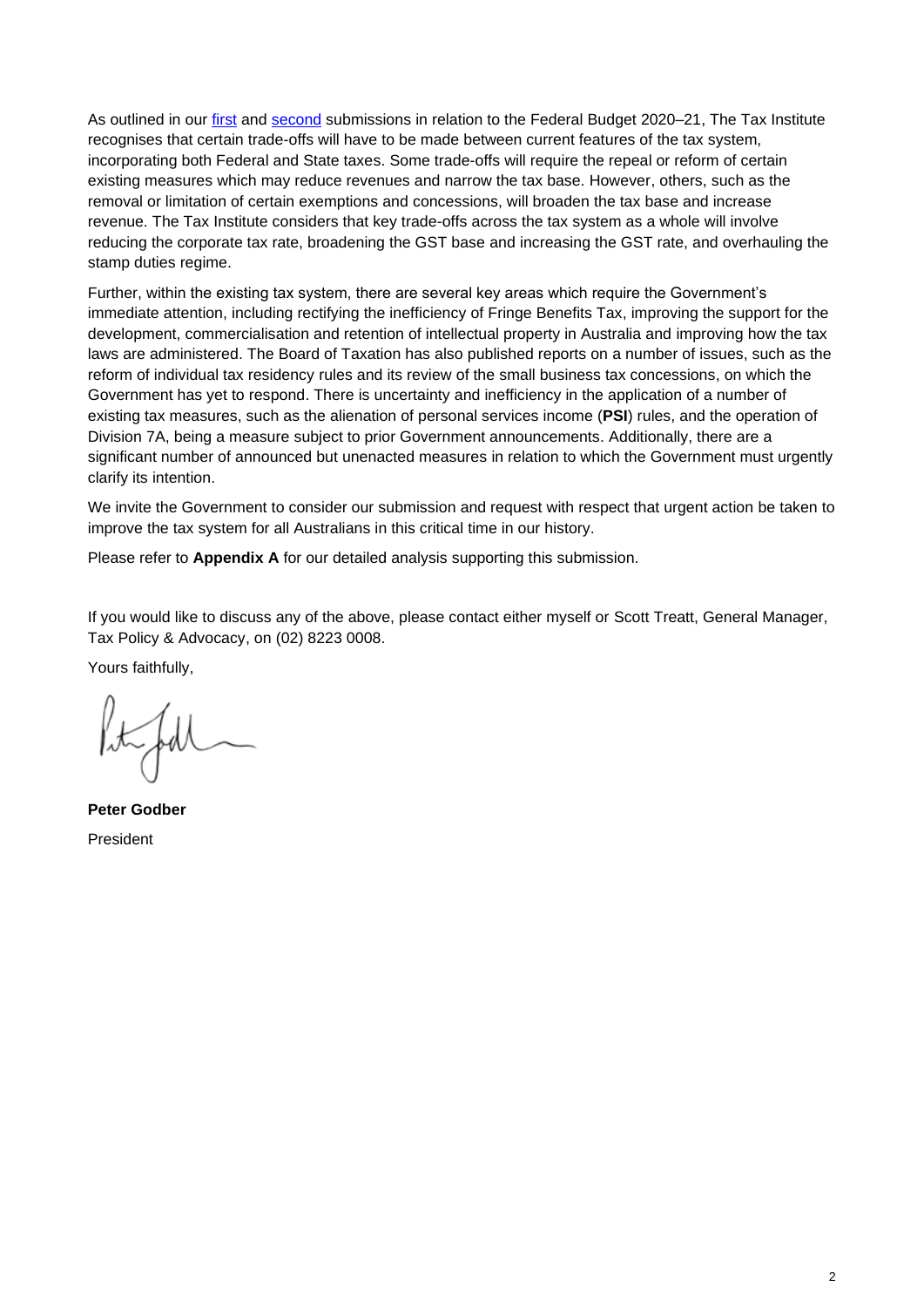#### **APPENDIX A**

#### **Australian tax system — comprehensive review and reform**

The Tax Institute calls for an independent review of the Australian tax system and its efficacy in the post-COVID-19 pandemic landscape. Taxpayers and businesses operate at the Federal and State level and across states. The tax system in Australia is not one or the other of these but the whole of the system together across the different levels of government. An approach to reform which considers federal and state taxes separately, overlooks the economic reality that individuals and businesses operate in a commercial environment that crosses borders, domestically and internationally. This requires support from, and cooperation with, the States and Territories, particularly where reforms may reduce revenues historically collected by the States in favour of broadening the Federal tax base.

The current tax system reflects decades of successive governments adding new provisions and ideas on top of existing provisions without properly considering the interrelationship between different parts of the law and how they impact economic activities and behaviours. One can often see that the original provision has been so layered with changes that the rule's reason for existence has been lost. This only adds to the confusion of our complex and overburdening laws. Additionally, court cases continue to reveal deficiencies in our tax law, from capital gains tax anomalies to the international tax area where double taxation often still inappropriately arises.

This has resulted in the well-recognised high annual cost of tax compliance which impedes the Government's ability to achieve its objectives. Red tape hinders economic growth and limits opportunities for job creation and investment; two critical areas for development in the post-pandemic landscape. Simplifying the Australian tax system, for example, through the repeal of certain ineffective taxes, will free up some resources currently allocated to compliance activities that can be redistributed to other areas of need. Some previous announcements should also be reconsidered as they work against an efficient tax system that contributes to economic growth and the import of capital. We would be pleased to work through these with the Government. By taking a holistic approach to reviewing the Australian tax system, the Government can ensure the system helps Australian individuals and businesses to recover from the detrimental impact of the COVID-19 pandemic and supports the growth of the economy in the years ahead.

Historically, there have been a number of reviews of the Australian tax system and particular aspects thereof, that have been conducted at the Federal or State level. The Tax Institute considers that a new comprehensive review can leverage the findings from previous reviews in an assessment of the current system. Key recurring themes that have emerged from these reviews at the Federal level relate to the personal marginal tax rate system, the deductibility of work-related expenses, the corporate tax rate, and the GST rate and base. The Tax Institute has undertaken a major project to engage with our members and other stakeholders on key issues in the tax system and to identify pathways for reform. We are presently preparing our Case for Change Discussion Paper containing our findings and we will present this to the Government in the coming weeks to assist with the scope and conduct of a more comprehensive review.

#### **Reassessing and rebalancing the Australian tax mix**

Australia is facing unprecedented economic challenges. The emerging and lasting implications of the 2019–20 bushfires, floods and the COVID-19 pandemic have placed greater pressure on budgets at all levels of government to sustain the economy. Further, these events have challenged the capability and durability of the tax system to support the recovery, and further growth, of Australia's economy.

In its commendable efforts to provide support to Australian individuals and businesses during these difficult times, the Government has incurred extraordinary levels of debt. Even taking into account the current record low interest rates, at a minimum, the principal on these debts must eventually be paid. The youth of today and future generations will bear the brunt of these debts, the economic impact of the COVID-19 pandemic and the shortcomings of our system, for decades to come. We have a duty to those future generations to provide a sustainable framework that will support them to overcome these challenges.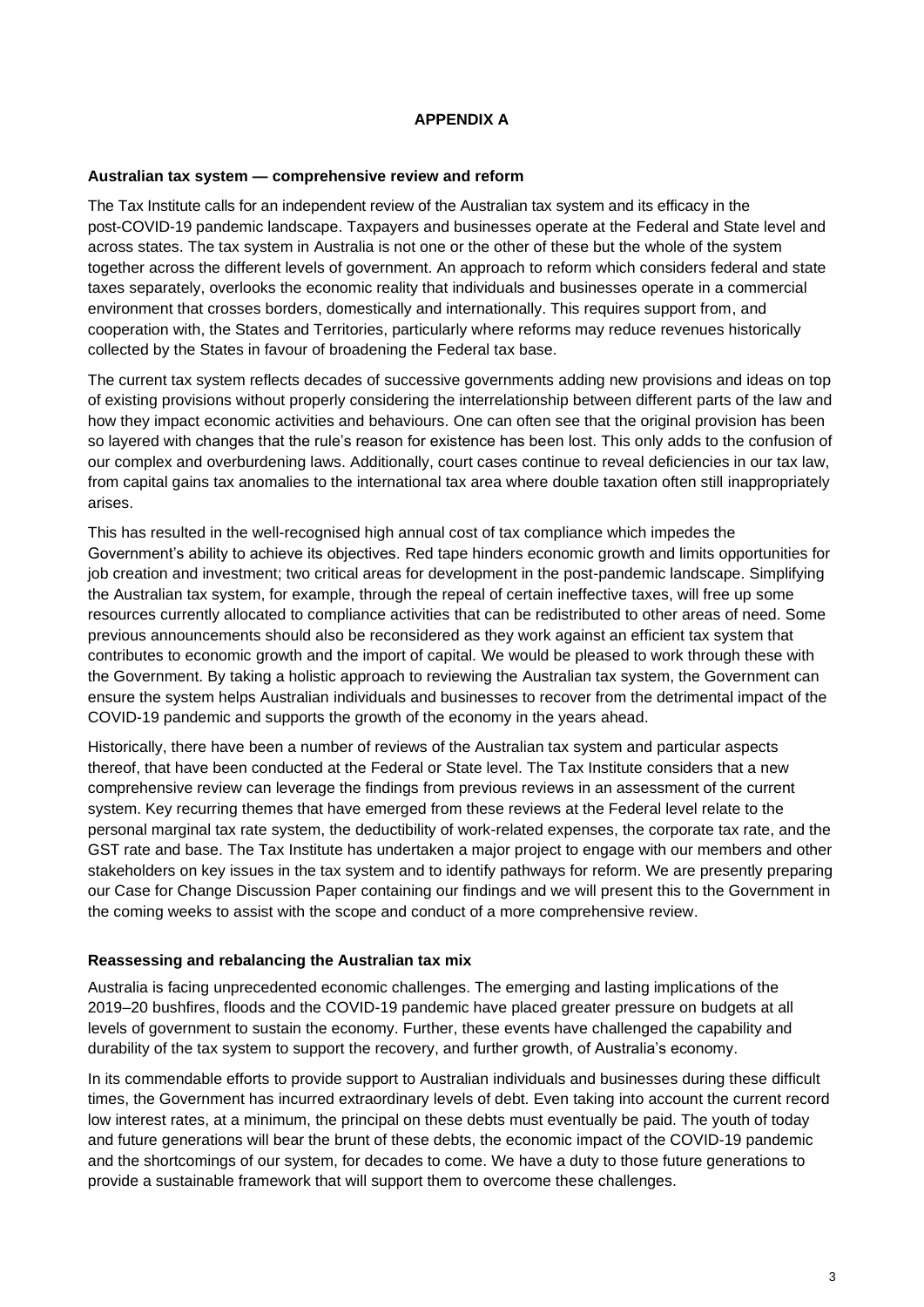A viable tax system is a critical underpinning of our economy. For the tax system to support economic growth, revenue must be raised from efficient and sustainable tax bases. Australia's current tax system relies heavily on income tax bases (personal and corporate) for the majority of the revenue collection. Personal income tax and corporate tax alone comprises over 60% of total tax revenue, with personal income tax comprising the majority, contributing revenue of around 41.1%, and corporate tax contributing around 19.1%.

This is out-of-step with Australia's counterparts in the Organisation for Economic Co-operation and Development (**OECD**), where, on average personal income taxes and corporate taxes amount to only 23.9% and 9.3%, respectively.

The tax systems of those countries tend to rely more heavily on broad-based consumption taxes. In Australia, the GST accounts for approximately 12.8% of total taxation revenue whereas the OECD average is around 20%. This is unsurprising given that the GST rate of 10% is significantly lower than the OECD average VAT rate of 19.3%.

Increasing reliance on the GST as a source of revenue is an important strategy to rectify some of the fundamental issues associated with Australia's current tax mix. It is unsustainable to continue to so heavily rely on personal income tax if increased productivity and workforce participation are to be pursued, particularly bearing in mind Australia's ageing population moving into retirement. Moreover, an over reliance on corporate tax is less conducive to economic growth.

The Tax Institute considers that genuine reform of the entire tax system delivered through a holistic, considered package is vital and must begin now so that we can implement the right structures to drive Australia forward, towards economic prosperity.

# **GST base and rate reform**

The Tax Institute is of the view that, as part of a broader review of our entire tax system, a comprehensive review of the GST regime is critical, particularly at this time of economic uncertainty. As outlined above, expansion of the GST is necessary to reposition Australia's current tax mix and ensure greater sustainability. A number of past reviews of our tax system noted that consumption is one of the most efficient tax bases available to governments. This is, in part, because taxing consumption does not distort economic growth, but rather encourages investment and saving since it does not tax the normal return to capital.

GST revenue increased from \$28.5 billion in 2000–01 to \$64.6 billion in 2018–19, being a 130% increase. During the same period, the size of the economy, as measured by GDP, increased by 180%. This demonstrates that the GST-to-GDP ratio has declined from its peak at 4% in 2003–04 to 3.3% in 2018–19.<sup>2</sup>

Factors which have contributed to this decline include, unequal price growth in items subject to GST compared to GST-free items, a decline in household spending and increases in spending on GST free items such as health services and education and the significant impact of the exchange rates. If these trends continue, the Parliamentary Budget Office has estimated that the GST-to-GDP will likely decline to 3.2% in 2030–31, which is equivalent to a shortfall of up to \$24 billion compared to the early 2000s.<sup>3</sup>

In 2018–19, the GST collected was \$65.1 billion and GST concessions cost \$26.4 billion.<sup>4</sup> According to the ATO, the GST Tax Gap for that year amounted to \$5.8 billion.<sup>5</sup> These figures indicate that almost half the potential revenue from the GST as it currently applies, is not being collected, predominantly due to the availability of broad concessions and exemptions.

<sup>&</sup>lt;sup>2</sup> Parliamentary Budget Office, (2020). Structural trends in GST, Report No. 02/2020, p 2.

<sup>&</sup>lt;sup>3</sup> Parliamentary Budget Office, (2020). Structural trends in GST, Report No. 02/2020, p 32.

<sup>4</sup> Federal Financial Relations (GST Revenue for 2018–19) Determination 2019.

<sup>5</sup> [www.ato.gov.au/About-ATO/Research-and-statistics/In-detail/Tax-gap/Goods-and-services-tax-gap/](https://www.ato.gov.au/About-ATO/Research-and-statistics/In-detail/Tax-gap/Goods-and-services-tax-gap/)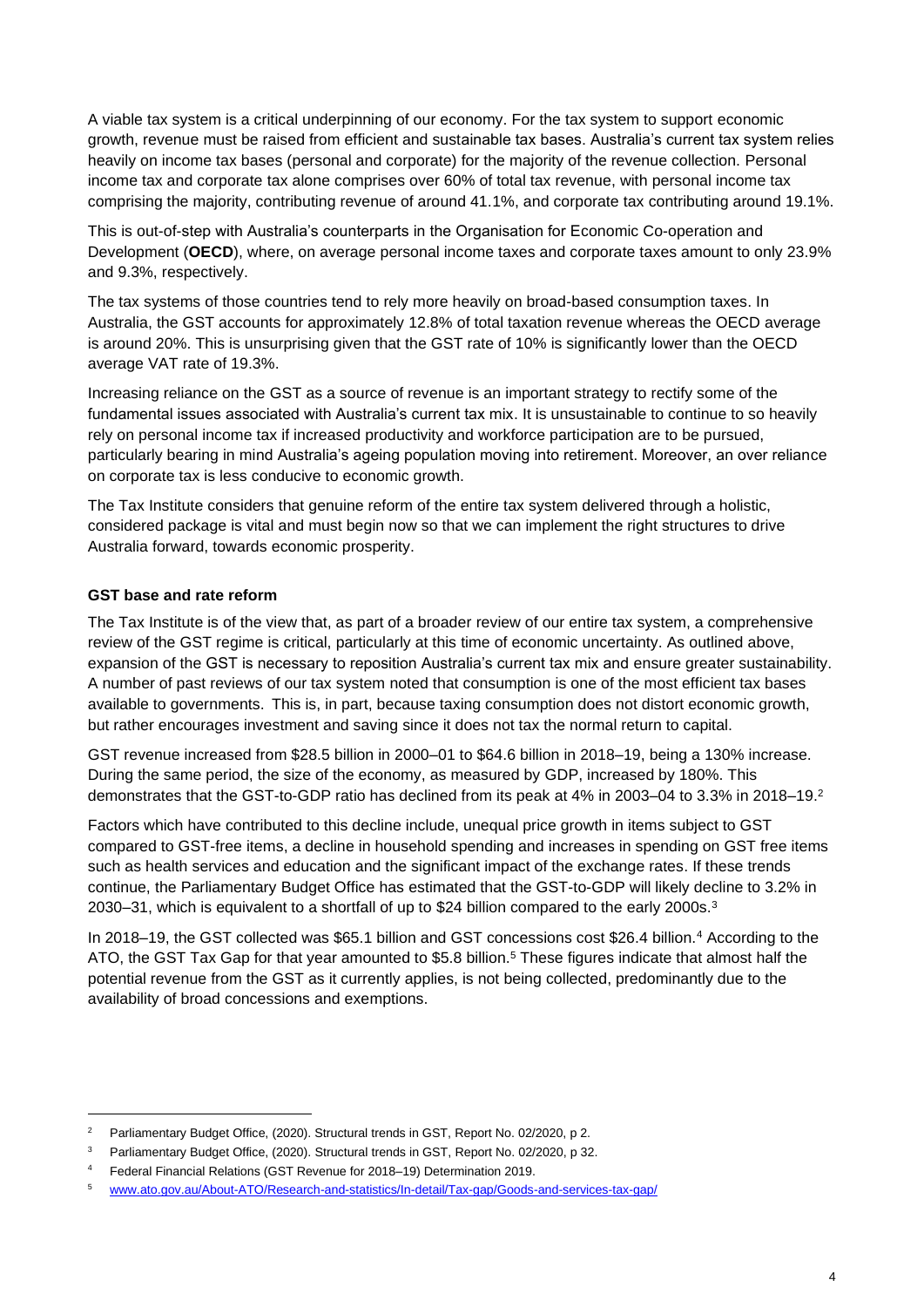Broadening the GST base or increasing the GST rate carries potential equitable and social consequences, and in particular, the risk of an increased regressive effect on the income of low to middle income earners. This is heightened by the operation of current concessions and reliefs in respect of GST which are poorly targeted and do not provide genuine relief to those who are in most need.

It is therefore critical to address inequities arising from potential reforms by instilling community confidence in mechanisms of redress. One option would be increasing income support payments for low to middle income earners. This may be achieved by providing direct annual transfer support payments to households with lower income tax earnings. Alternatively, different tax rates may be applied to different classes of goods and services. However, this may introduce complexity and challenges in administration.

Broadening the GST base and increasing the rate could further support reductions in other tax rates such as corporate and income taxes, and a shift away from less efficient taxes such as the 115 taxes that were identified in the Henry Review as contributing very little to overall revenue. This can be the case even after appropriate compensation for lower income earners.

For the reasons outlined above, reforms to the GST must not be considered or implemented in isolation. Rather, they must be considered as part of a holistic package of measures, in conjunction with other mechanisms that will address such undesirable outcomes.

# **Reduction of the corporate tax rate**

The Tax Institute is of the view that a single corporate tax rate across all companies should apply in Australia. Currently, Australia operates a dual corporate tax rate system: a headline rate of 30% that applies to all companies, other than 'base rate entities' with a lower aggregated turnover and income that is not predominantly passive, to which a lower rate applies.

The dual system has added a range of complexities to an already complex system. It produces anomalous outcomes, particularly because a company can oscillate between the two rates from one year to the next. A significant area in which this issue manifests is in determining a company's franking rate. The imputation rules can cause a company's tax rate to differ from its franking rate, and the franking rate can also change from one year to the next. The current system of companies franking dividends at different tax rates depending on their turnover and income year is complicated. It can encourage or discourage the payment of dividends based on the tax outcome of the dividend rather than underlying economic or commercial reasons. The identification of different franking rates also leads to a greater risk of errors in the preparation of tax returns and year end affairs, thereby increasing the compliance burden and potential for disputes. Anomalous outcomes also arise in relation to the operation of the rules as they apply to non-portfolio dividends and shares held by trusts interposed between trading companies and corporate beneficiaries.

Australia's headline corporate tax rate is the second highest in the OECD. The corporate tax rate in any jurisdiction is an important consideration for potential investors. Australia's current rate is uncompetitive when benchmarked against other OECD countries and indeed when compared to other countries in the Asia-Pacific region. This is a disincentive to foreign investment on which Australia is heavily reliant. Further, it unfairly disadvantages Australian businesses and hinders their ability to expand both nationally and across borders.

As outlined in our pre-Federal Budget 2020-21 submission, The Tax Institute considers that a single, lower rate, no higher than 25%, should apply to all companies, irrespective of their aggregated turnover or proportion of passive income. Even with a flat corporate tax rate of 25%, Australia would remain in the top one-third of OECD countries' highest corporate income tax rates. In the Asia-Pacific region, such a rate would remain substantially higher than the headline corporate tax rate of neighbouring countries. While this still leaves Australia in a relatively uncompetitive position in the Asia-Pacific region, given the contentious debate surrounding the reduction of the rate, it is viewed as a step in the right direction.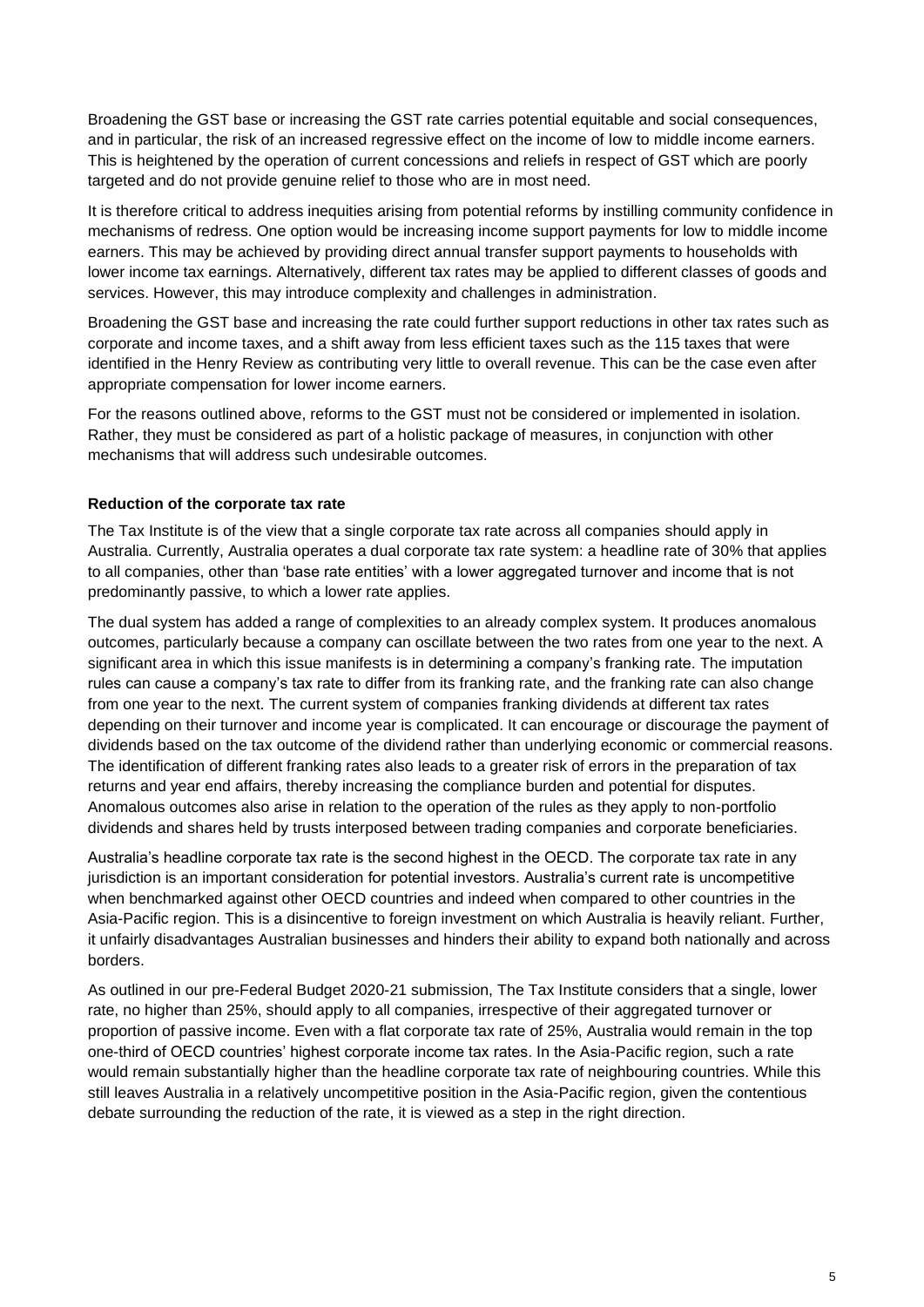#### **Personal marginal tax rate system**

The Tax Institute reiterates our recommendation in our pre-Federal Budget 2020-21 submission that there should be a fully transparent personal marginal tax rate system which simplifies the system and allows individual taxpayers to clearly identify their marginal tax bracket and tax rate. Additional levies and income tax offsets unnecessarily complicate the personal tax rate system and distort the real impost of tax by managing social security matters through the tax system.

In light of the impact that the COVID-19 pandemic has had on all Australians, we see merit in conducting a holistic review to determine whether all current levies and tax offsets should be varied, retained or removed, and whether the marginal tax rates should be further adjusted to allow for much needed financial relief.

One of the starkest issues that has failed to be addressed by successive governments is the high cost to individual taxpayers that arises because the tax and social security systems are not properly integrated. To address the inequity arising from the high effective marginal tax rate on secondary income earners in working families, the current design of the tax and transfer systems should be reconsidered and reformed.

The effective marginal tax rate for secondary income earners is calculated on personal income tax, childcare costs and loss of family tax benefits. This design flaw penalises the secondary income earner (typically female workers) which deters and disincentivises workforce participation. It is our view that these disincentives should be removed to widen the tax base through improved workforce participation rates, improve productivity and economic efficiency, provide fiscal sustainability, and promote gender equality.

# *Boost the Child Care Subsidy*

The Tax Institute supports increasing the Child Care Subsidy and improving its design as a practical plan to boost workforce participation and further assist the COVID-19 economic recovery by providing an immediate increase in family income. Specifically, we recommend that the Federal Government boost the Child Care Subsidy for low-income families from 85% to 95%, flatten and gradually taper the subsidy, remove the annual cap, and review the hourly rate cap.

This reform would reduce workforce participation disincentives for secondary income earners and simplify the system. Studies conducted by the Grattan Institute have shown that these changes could lead to a 13% increase in hours worked by secondary income earners with young children and has the potential to boost GDP by \$11 billion per year. 6

#### **Deductibility of work-related expenses**

Related to the individual tax system is the issue of the deductibility of work-related expenses. The Tax Institute considers that, in the short term, a standard deduction for work-related expenses should be introduced together with the option to claim actual expenses properly substantiated for employees with expenses above the standard deduction threshold. This would make it much simpler for individuals/employees to comply with their personal tax obligations. It would also provide opportunities to further simplify the administration of the tax system and reduce the cost to both taxpayers and government of that administration.

# **Fringe Benefits Tax**

In dealing with personal tax, attention must also be given to Fringe Benefits Tax (**FBT**). The Tax Institute supports substantial reform of the FBT system. FBT is highly inefficient, administratively cumbersome and its operation is misaligned to its policy intent. Accounting for less than 1% of Australia's total annual revenue collections, FBT imposes a significantly disproportionate compliance cost on employers.

<sup>6</sup> Wood, D., Griffiths, K., & Emslie, O. (2020). Cheaper Childcare: *A practical plan to boost female workforce participation*. Grattan Institute. Retrieved from<https://grattan.edu.au/wp-content/uploads/2020/08/Cheaper-Childcare-Grattan-Institute-Report.pdf>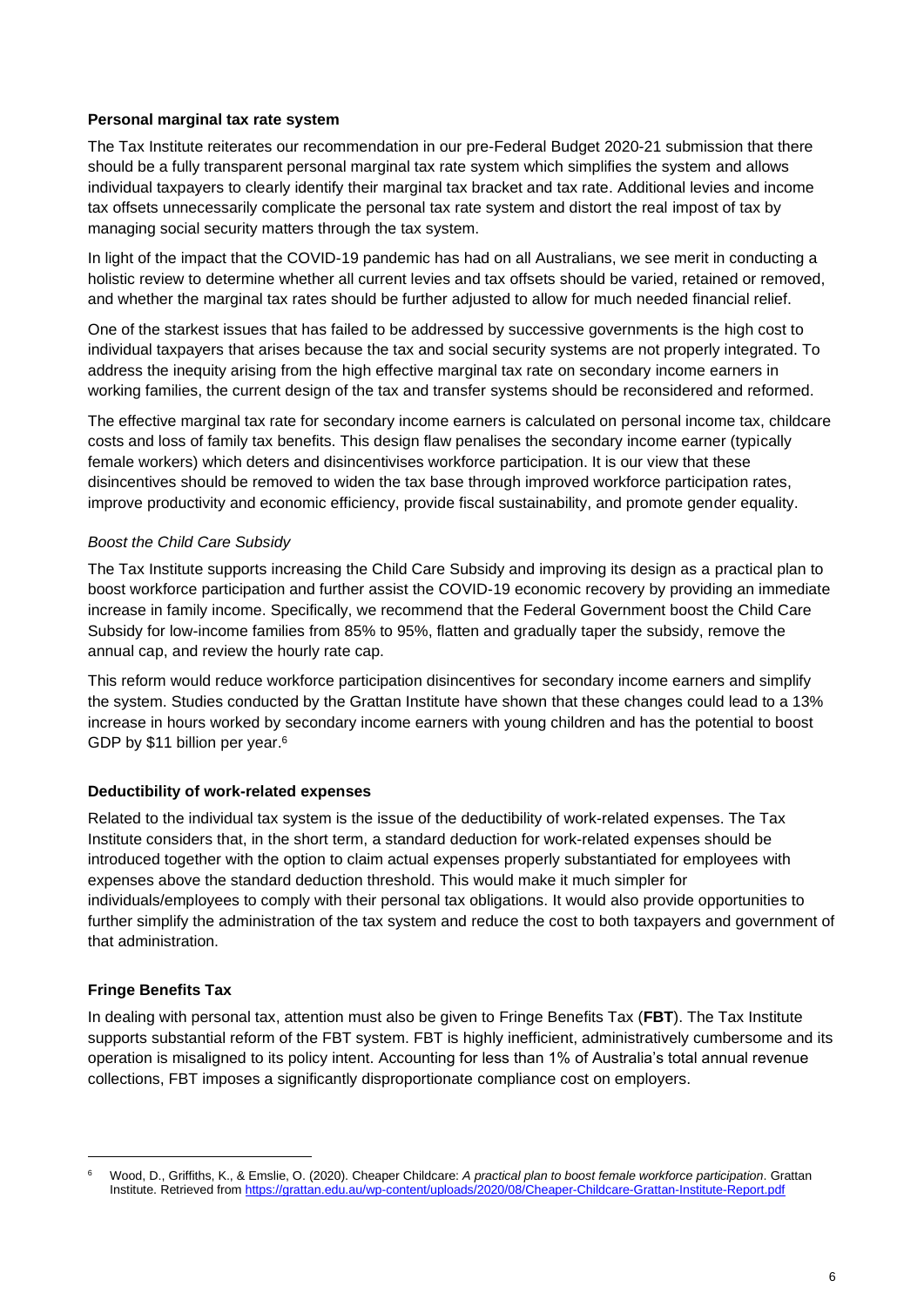The Board of Taxation has been undertaking a Fringe Benefits Tax Compliance Cost Review involving several research initiatives to estimate and identify the basis for FBT compliance costs and opportunities to reduce such costs.

The Tax Institute supports this review and recommends that the Government take this opportunity to fundamentally reconsider the FBT in light of its disproportionately high compliance costs and, importantly, to work towards reducing the regulatory red tape. The FBT rules have become antiquated and need reforming to reflect contemporary work practices and behaviours. A tax that must specifically provide an exemption for the provision of toilet facilities to employees is a badly designed and poorly targeted tax. This is but one of many examples that cause FBT to be the subject of ridicule which thereby undermines the tax.

It remains our view that FBT should be abolished and re-designed with simpler valuation principles which provide definitions or categories to account for non-cash payments. The valuation principles could be incorporated into the income tax law for individual employees (subjecting the benefits to PAYG withholding), rather than continuing to impose FBT on employers at what often represents a penal rate of tax. This is particularly apparent now that the vast majority of Australian individual taxpayers are taxed at a rate below the top marginal tax rate and, based on Government projections, in 2024-25 around 95 per cent of taxpayers will face a marginal tax rate of no more than 30 per cent.<sup>7</sup>

We acknowledge that the immediate repeal of FBT may not be appropriate in the short-term but a pathway towards eventual repeal could be initiated. The Tax Institute is ready to work with the Government to identify such workable transition pathways.

# **Introduce an all-encompassing concept of a 'worker'**

The rapidly changing nature of employment and the labour market has seen the emergence of new work relationships such as the sharing or 'gig' economy. In the context of tax compliance, non-traditional ways of working have introduced a new level of complexity to be carefully considered alongside the traditional dichotomy between an employee and a contractor.

The OECD recently reported that across OECD countries, there is a growing share of workers earning income outside of the traditional employee-employer relationship. <sup>8</sup> This trend is driven by various factors, for example, demographic changes, labour market regulation and the relevant tax system.

The Tax Institute is supportive of reform to ensure that tax policy keeps pace with changes in the labour market. We recommend adoption of a broad and inclusive concept of a 'worker' to encompass the various classifications (i.e. employee, contractor and non-traditional work relationships resulting from the growing gig economy). Such a term should be defined in legislation and should apply consistently across all Australian taxes and the superannuation system.

Most notably this would simplify the suite of employment taxes, both at a State and Federal level. It would also simplify certain aspects of the superannuation system, particularly in determining whether superannuation contributions must be made by an employer in respect of that individual. Importantly, it would cut red tape associated with the classification of an individual as an employee or contractor (which can be subject to inconsistent interpretation across the various regimes) and reduce potential opportunities for arbitrage by businesses in their selection of the type of labour contract offered to an individual, or for individuals in their decision to operate as an employee, or an incorporated or unincorporated contractor.<sup>9</sup>

<sup>&</sup>lt;sup>7</sup> The Commonwealth of Australia (2020). Budget Strategy and Outlook. Budget Paper No. 1 2020-21, [https://budget.gov.au/2020-](https://budget.gov.au/2020-21/content/bp1/download/bp1_w.pdf) [21/content/bp1/download/bp1\\_w.pdf,](https://budget.gov.au/2020-21/content/bp1/download/bp1_w.pdf) p 1-17.

<sup>8</sup> OECD (2020). Taxing Wages 2020. OECD Publishing, [https://doi.org/10.1787/8625f8e5-en,](https://doi.org/10.1787/8625f8e5-en) p 17.

<sup>9</sup> OECD (2020). Taxing Wages 2020. OECD Publishing, [https://doi.org/10.1787/8625f8e5-en,](https://doi.org/10.1787/8625f8e5-en) p 16.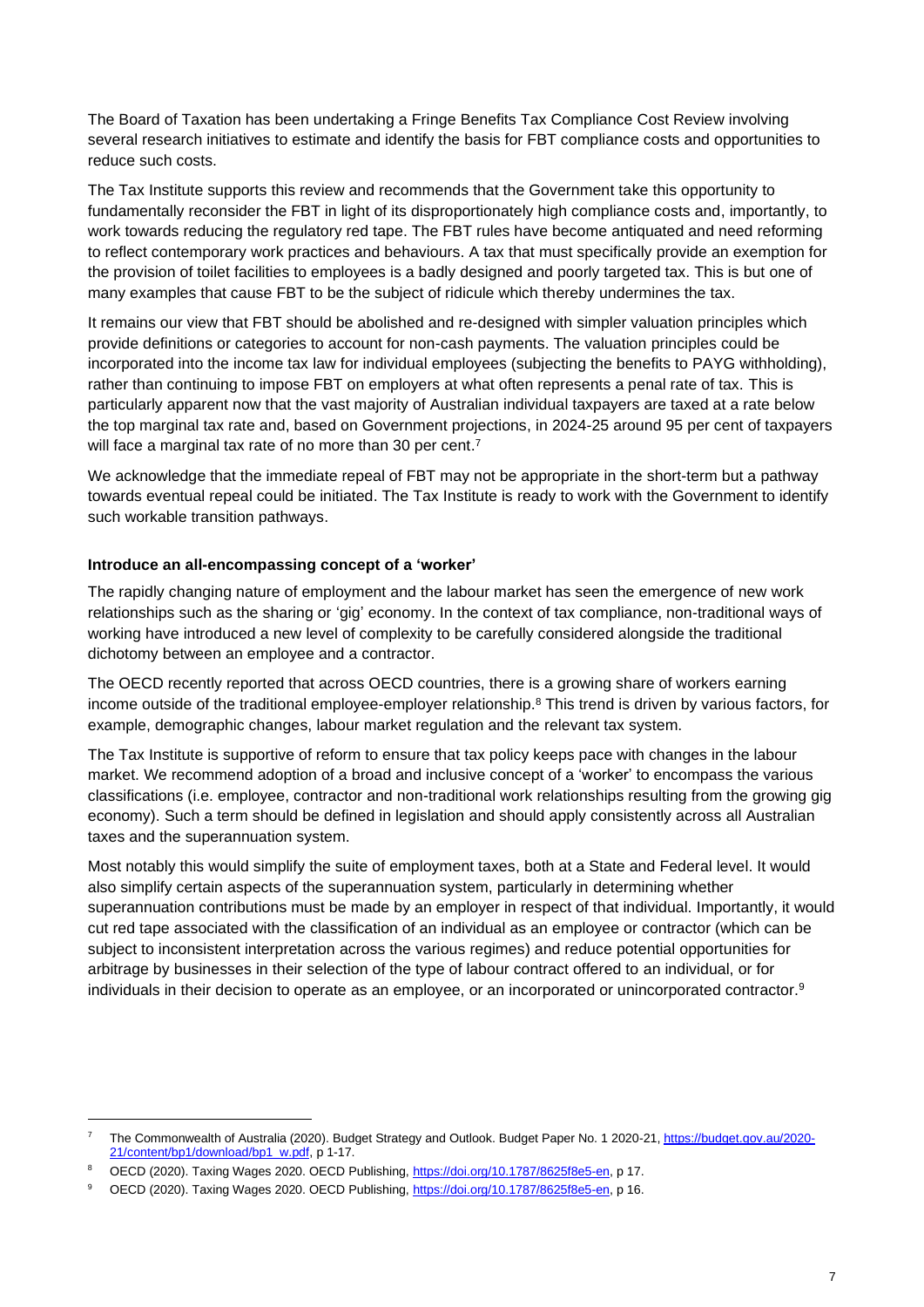#### **Reduce red-tape**

Further, The Tax Institute supports centralising the collection and administration of employment taxes into one body, for example, the ATO. This would result in greater consistency and efficiency in the administration and enforcement of these taxes.

#### **Improve equality in retirement**

Based on figures derived from a 2017 report by The Association of Superannuation Funds in Australia, the average superannuation balance of a woman at retirement is estimated to be around only \$157,050. This is just over half that of a man who, on average, has a balance of around \$270,710.<sup>10</sup>

The gap is driven by a number of factors which include, in particular: the lower workforce participation of women compared to men; a disproportionate representation of women in part-time and casual employment; the gender pay gap (currently 14% according to the Workplace Gender Equality Agency) <sup>11</sup>; interrupted work, due to child rearing among other matters; and the disproportionate amount of unpaid care work undertaken by women.

The problem is most acute for single women who are far behind the superannuation required for a decent retirement and, worst still, for those single women who are currently in their early 50s with no realistic prospect of improving their superannuation balance in the near term. For many of these women, the prospect in the near future for a reasonable retirement is bleak.

To add insult to injury, the age at which such women will be able to access the age pension has been increasing from around 65 to 67 years of age. The consequence is that a woman now aged 60 without work will need to rely on the Newstart Allowance until she reaches the age of 67, when she may be entitled to the age pension.

To address these issues, The Tax Institute supports a possible suite of measures (subject to consultation on appropriate integrity measures), including:

- co-contribution by the Government of \$1,000 provided for all single women on a matched 2:1 basis, where total assets held in superannuation in the name of the woman is less than \$100,000;
- allowing the age pension to be made available to single women who have total superannuation of less than \$100,000 from the age of 60;
- providing a \$1,000 per year contribution to be made to superannuation for an unpaid voluntary carer;
- modest amendments to the anti-discrimination laws to give a clear legal basis to schemes introduced by companies to provide higher superannuation payments in respect of female employees;
- the opportunity to make catch-up concessional contributions for single women who have had interrupted working arrangements; and
- the opportunity to recognise the family unit for superannuation contribution purposes (i.e. utilising dual thresholds) where one spouse is unpaid or partly paid as a consequence of providing primary care to a dependant.

In relation to the age pension, it would also be worth making the means test for age pension qualification more generous for single women who will invariably have a broader and perhaps longer reliance on the pension.

<sup>10</sup> Clare, R. (2017) Superannuation account balances by age and gender, p 5.

<sup>11</sup> [https://www.wgea.gov.au/newsroom/media-releases/the-national-gender-pay-gap-is-now-140.](https://www.wgea.gov.au/newsroom/media-releases/the-national-gender-pay-gap-is-now-140)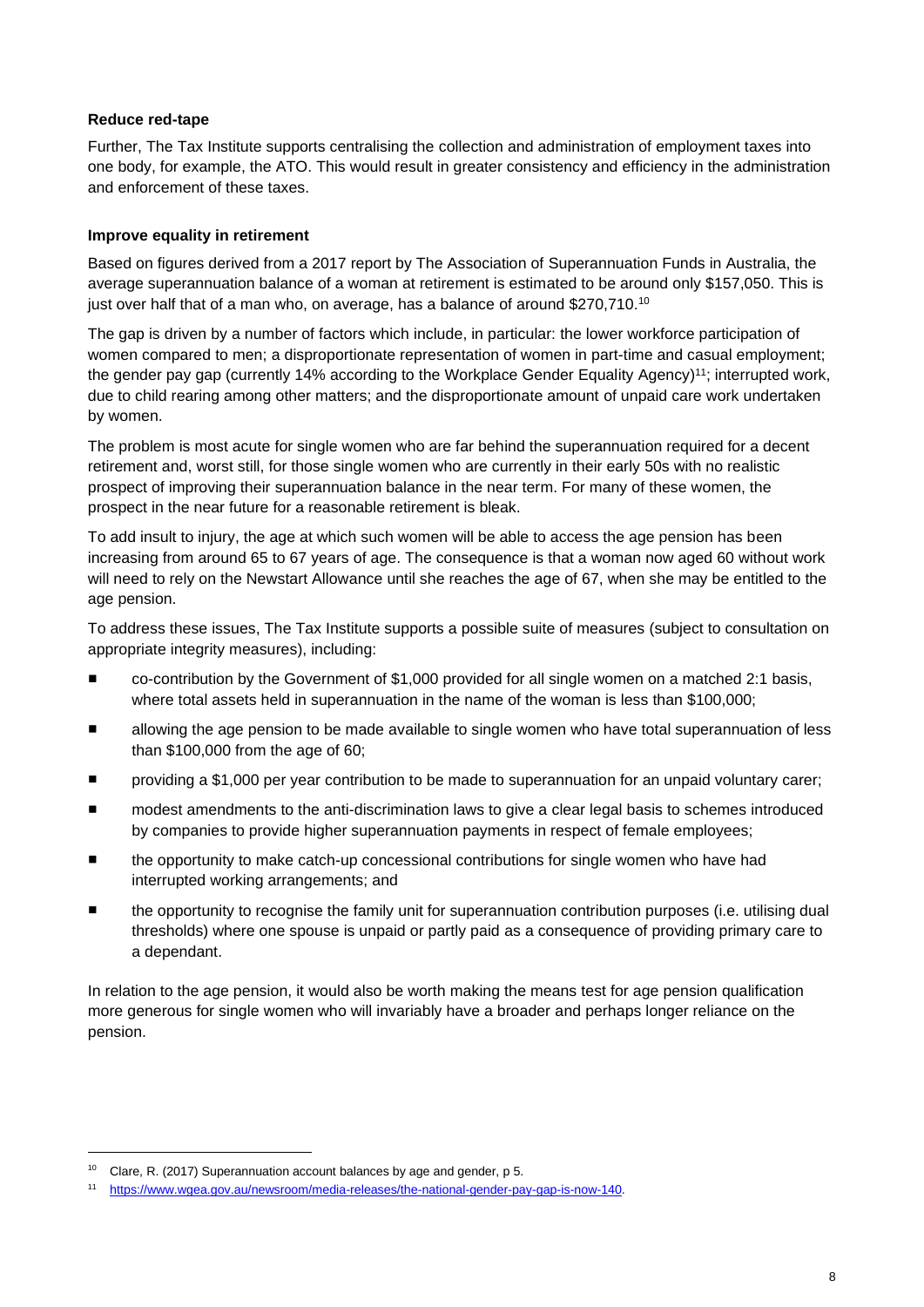The Tax Institute acknowledges that the availability of carry-forward superannuation contributions is one opportunity for women to make catch-up concessional contributions where they have experienced interruptions to their work practices. This measure is a step in the right direction but should be supplemented by further targeted measures, such as in the forms outlined above.

Over the years, certain private companies have implemented schemes that are specifically targeted to benefit women. However, such schemes are implemented at the discretion of the business, and are, of course, limited to the women employed by that business. To empower all Australian women to build a reasonable superannuation balance to secure their retirement, change needs to be implemented by the Government.

The nature of the problem for Australian women, and particularly single women, is acute and should be addressed as a matter of urgency. Solutions will not take effect or transform the superannuation landscape for women overnight. This is all the more reason for the Government to act now.

# **Access to superannuation for downsizers**

Many obstacles and challenges present themselves to those approaching or having reached retirement when they seek to change the property in which they reside. These challenges include the personal anxiety and physical stress associated with moving, which can be heightened for those who may have become less resilient as they have aged, as well as the commercial obstacles which include the unfair hurdles that may be imposed by financial institutions in the provision of bridging finance.

Prohibitive financial arrangements may force downsizers into selling their current property before acquiring a new one. No Australian of retirement age should unnecessarily face the prospect of this uncertainty nor the possibility of having to relocate several times temporarily before acquiring a downsized property more appropriate to their needs.

To assist those who have reached retirement age and are seeking to downsize, short-term access to superannuation should be available to alleviate some of the associated financial stress. We suggest that any funds withdrawn for this purpose should be returned into the person's superannuation fund by the end of the income year after the income year in which the funds were withdrawn. This would allow a reasonable period of time for retirees to acquire a downsized property and sell their existing property, without the undue pressure of bank bridging finance.

We note that outside of the benefits outlined above, such a proposal frees up further capital for the retired person to take advantage of the superannuation downsizer contribution and/or assist a self-funded lifestyle which ultimately reduces the burden on the Government.

# **Superannuation guarantee regime**

The penalties imposed on employers for late or underpayment of superannuation guarantee (**SG**) contributions under the *Superannuation Guarantee (Administration) Act 1992* (**SGAA 1992**) are too harsh and disincentivise employers to come forward and disclose non-compliance. The draconian 200% penalties applied for non-payment or late payment of SG contributions are unjustifiably inconsistent with the treatment of non-payment or late payment of salary or wages under the *Fair Work Act 2009*.

Specifically, the nominal interest imposed under section 31 of the SGAA 1992 should apply only for the period that an SG contribution was not made to the fund. It should not be linked to the date on which the SG charge 'would be payable under [the] Act'. Further, the Commissioner should be provided with discretion to remit the nominal interest or administration component in appropriate circumstances. The current inability for the Commissioner to remit either of these two components is unfairly restrictive.

In light of the challenges facing employers in 2020 as a result of the COVID-19 pandemic which coincided with the former enacted amnesty period, consideration should be given to a further, retrospectively applied amnesty to allow employers with historical shortfalls, who were unable to make the necessary disclosures during 2020, to come forward and make good historical non-compliance.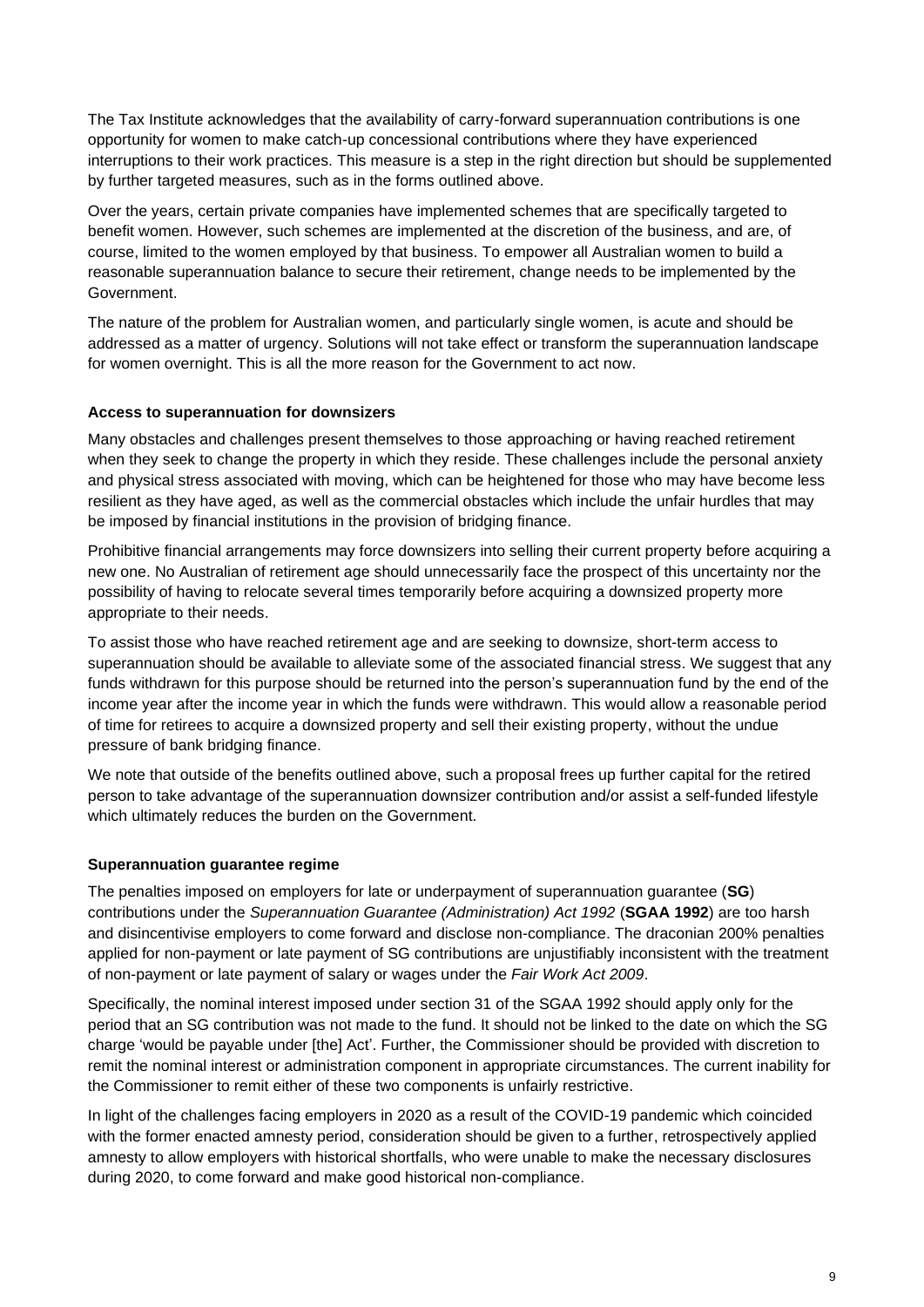#### **Facilitate COVID-19 superannuation catch-ups**

The economic impact of the COVID-19 pandemic has been far-reaching, not only impacting the long-term position of Australia's economy, but most acutely impacting the financial position of many Australians, their businesses, and their future retirement.

Media reports have indicated that more than half a million Australians have been left with nil superannuation balances following the early release of their superannuation under the temporary COVID-19 measure. In light of depleted superannuation balances as a result of the economic impact of the COVID-19 pandemic and the temporary early access to superannuation arrangements, reform is needed to encourage Australians to contribute to superannuation.

While it is our opinion that the superannuation system contains overly generous concessions which could be wound back to provide funding for other pertinent and enduring reforms to the tax system<sup>12</sup>, a temporary reprieve to existing contributions caps is required to facilitate the repair of the damage to superannuation caused by the above. A possible option could be the provision of a cap, over and above the existing caps, to a maximum total contribution of, say, \$50,000 open for a period of up to 5 years to allow for the financial recovery of those adversely impacted by the economic impacts of COVID-19.

# **Full expensing of depreciating assets**

The Tax Institute considers that amendments should be introduced to make the ability to fully expense a depreciating asset a permanent feature of the tax system. This would bring about efficiencies and reduce the compliance burden for a vast number of business taxpayers.

It is our opinion that the measure should be limited to assets costing less than \$30,000 for entities with an aggregated turnover of less than \$50 million. This would replace the existing \$1,000 instant asset write-off in section 328-180 of the *Income Tax Assessment Act 1997* (**ITAA 1997**).

In making this submission, we note that taxpayers should have the choice whether an asset is depreciated utilising common methodologies or is fully expensed, including whether the low pool value of a general small business pool (where it is less than \$50,000) is required to be fully deducted under section 328-210 of the ITAA 1997.

# **Support and protect Australia's intellectual property (IP)**

Over the years, Australia's Research and Development (**R&D**) regime has been plagued by challenges, uncertainty, constant amendments and continued disputes, resulting in a system falling short of the necessary certainty and support required to properly harness the potential of Australian business. The reforms announced in the 2020-21 Federal Budget, and given effect by *Treasury Laws Amendment (A Tax Plan for the COVID 19 Economic Recovery) Act 2020* were a step in the right direction.<sup>13</sup> Australia is at the forefront of IP development and we have many leading, brilliant minds across many industries. However, difficulties in raising capital and a lack of support for commercialisation activities often result in Australian IP being sold offshore, otherwise limiting Australia's long-term growth and prosperity.

We consider that the Government should review the current R&D regime and implement systems to make it easier and advantageous to develop and retain IP in Australia so as to attract both domestic and foreign investment. This would protect revenue streams on which our future can be built, and minimise disputes regarding eligibility for the incentive.

<sup>&</sup>lt;sup>12</sup> More information will be provided to the Government in our Case for Change Discussion Paper.

<sup>&</sup>lt;sup>13</sup> The Commonwealth of Australia (2020). Budget Measures Budget Paper No. 2 2020–21, p 19. Retrieved from: [https://budget.gov.au/2020-21/content/bp2/download/bp2\\_complete.pdf](https://budget.gov.au/2020-21/content/bp2/download/bp2_complete.pdf)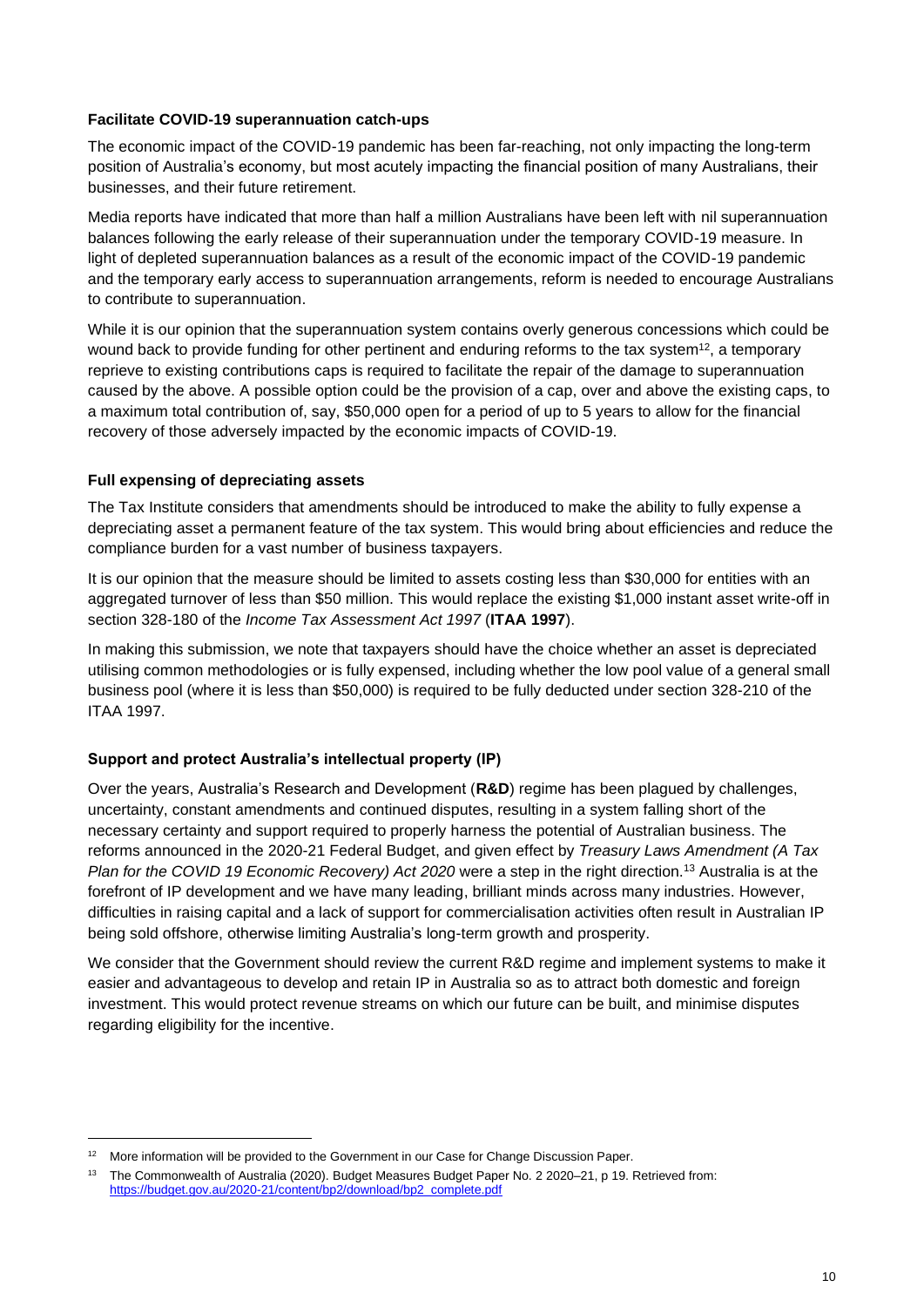Australia must improve incentives for angel and venture capital investors to encourage the required risk-taking and backing of Australian businesses to develop and commercialise their IP. We must consider OECD Base Erosion and Profit Shifting (**BEPS**) compliant patent box regimes, such as those successfully implemented in other countries, or other alternatives, to support the commercialisation and retention of IP in Australia. We have the opportunity at our fingertips to secure Australia's future by retaining and protecting what is developed here; now is the time for us to take a hold of it.

# **Reduce administrative burdens**

The administration of our tax system continues to be plagued by issues of our own making. The present design of the self-assessment system and accompanying dispute resolution processes lead to time consuming, inefficient and costly experiences for administrators and taxpayers alike. We encourage the Government to conduct a thorough review of the self-assessment system and dispute resolution processes to identify opportunities and implement improvements for the benefit of the system as a whole.

The design of our system gives rise to unnecessary administrative and inequitable outcomes from the technical difference between an objection and a self-amendment. By way of example, in our self-assessment system, a taxpayer may self-assess on one basis (Basis A) and object against that assessment to achieve an assessment on a different basis (Basis B), free of the risk of penalty; whereas another taxpayer who self-assesses on Basis B or otherwise self-amends on that same issue, without lodging an objection, remains exposed to penalties and interest should Basis A be more appropriate. This incentive to self-object within our self-assessment system should be removed, ensuring an equal and level playing field for all taxpayers.

The Government should also improve the disputes processes, building on learnings from 2020. The case of *[Apted and Federal Commissioner of Taxation](http://www.austlii.edu.au/cgi-bin/viewdoc/au/cases/cth/AATA/2020/5139.html)* [2020] AATA 5139 highlights the problems inherent in the design of our dispute processes. Our system should facilitate the prompt resolution of matters of public importance and precedential value. It should not permit the delay of the resolution of precedential issues after the original expiration date of the programs to which they relate.

The Inspector-General of Taxation and Taxation Ombudsman has called for the use of declaratory proceedings in pertinent matters. However, the Commissioner has received advice noting the limitations of such proceedings.<sup>14</sup> We call on the Government to promptly institute a process through which precedential matters can be swiftly resolved. If declaratory proceedings are deemed to be unsatisfactory, legislative amendment to permit the circumvention of the objections process prior to court appeal, or otherwise the inception of a suitably qualified judicial body to resolve such matters promptly, is required.

#### **Responses to Board of Taxation reports and unenacted announced tax measures**

The Tax Institute submits that there are additional areas which merit the Government's immediate attention. There have been a number of reviews conducted by the Board of Taxation to which the Government has not yet provided a response. Recent examples include:

- *Reforming Individual Tax Residency Rules: A Model for Modernisation* completed March 2019;
- *Introducing Asset Merger Rollover Relief* completed February 2017; and
- *Review of the Income Tax Treatment of Certain Forms of Deferred Consideration* completed September 2018.

<sup>&</sup>lt;sup>14</sup> This advice is referenced and linked in the Decision Impact Statement for Commissioner of Taxation v Indooroopilly Childrens Services Pty Ltd under the headings 'Tax Office view of Decision' and 'Declaratory Proceedings' [www.ato.gov.au/law/view/view.htm?docid=LIT/ICD/QUD253OF2006/00001&PiT=99991231235958;](https://www.ato.gov.au/law/view/view.htm?docid=LIT/ICD/QUD253OF2006/00001&PiT=99991231235958) further discussion on the ATO's view on the use of Declaratory Proceedings may also be found in PSLA 2009/9, paragraphs 98 – 110 [www.ato.gov.au/law/view/view.htm?docid=PSR/PS20099/NAT/ATO/00001&PiT=99991231235958.](https://www.ato.gov.au/law/view/view.htm?docid=PSR/PS20099/NAT/ATO/00001&PiT=99991231235958)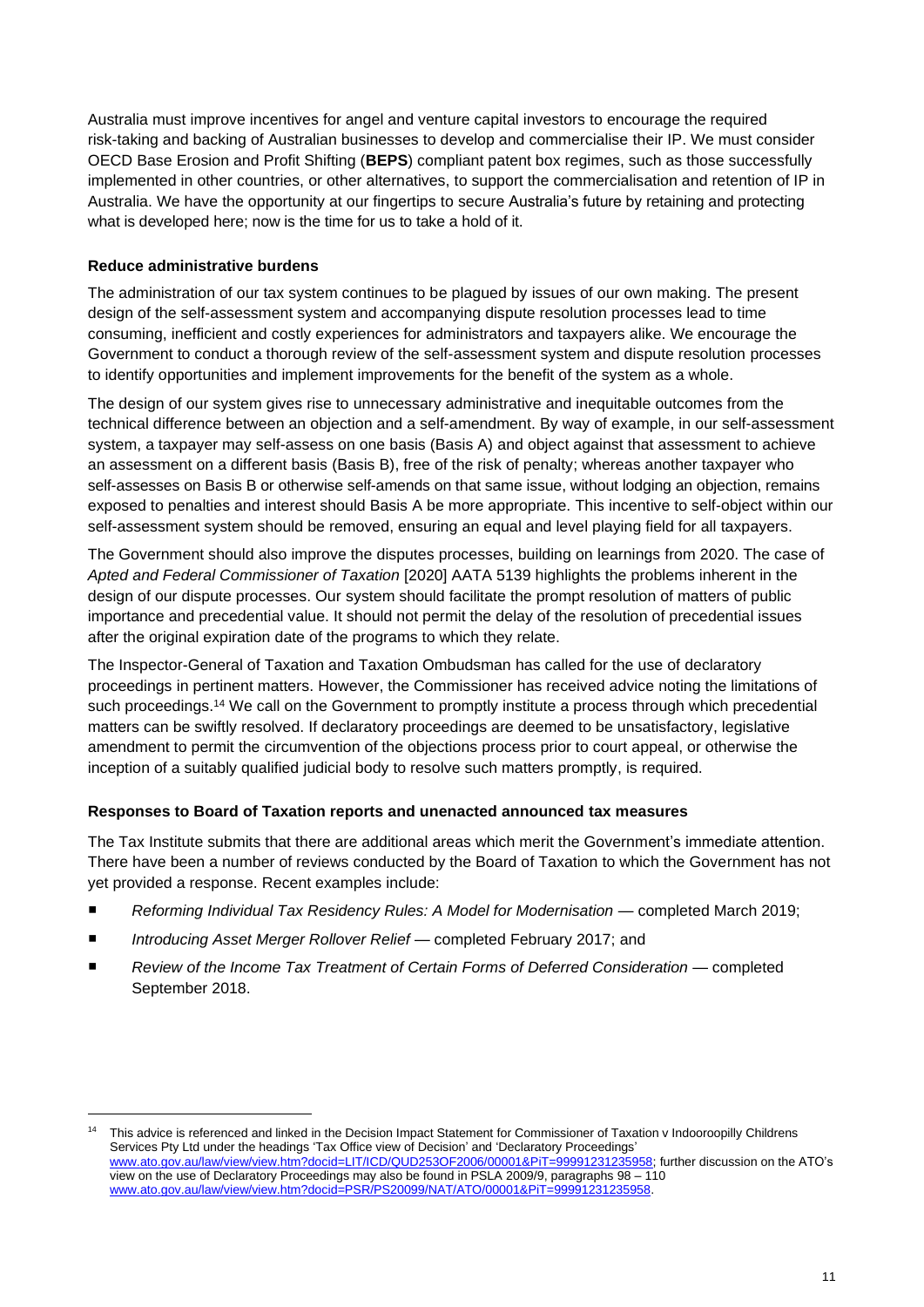On 12 December 2019, the Minister for Housing and Assistant Treasurer, the Hon Michael Sukkar, stated in a media release that the Government will consider the implications of the Board's findings in these reports, among others. <sup>15</sup> The Tax Institute calls on the Government to:

- (a) provide a response to these reviews and others undertaken by the Board of Taxation; and
- (b) clarify the recommendations that the Government accepts, and the steps that will be taken to implement them.

We also wish to bring to the Government's attention ongoing concerns in relation to the taxation of PSI, which were raised in a report published by the Board of Taxation in 2009.<sup>16</sup> In consultation with the tax profession and other stakeholders, the Board of Taxation found that the alienation of PSI regime had only in part achieved the underlying policy objective of improving integrity and equity in the tax system. In December 2009, the then Assistant Treasurer indicated that the Government would await the final report of the Henry Review before taking action.

Over a decade since the publication of the Board of Taxation's report and the Henry Review, the PSI rules continue to cause confusion among taxpayers and their advisers, and questions arise as to the level of compliance with, and enforcement of, the PSI rules. The case of *Commissioner of Taxation v Fortunatow* [2020] FCAFC 139, highlights the continuing complexity of the rules. There should be a reconsideration of the effectiveness of the current regime given the extent to which it is not achieving its policy objective.

Further, we request the Government to state its intentions in relation to announced, but as yet unenacted, tax measures. There are currently over 80 tax measures which have been announced but remain without legal effect. Many of these changes have already been the subject of consultation and are designed to cut red tape and make the system easier for businesses to operate. Such proposals cover a wide range of matters including improvements to the Taxation of Financial Arrangements regime, and measures to make Australia a more attractive destination for investment. Taxpayers require certainty in carrying on business and managing their tax affairs. The Tax Institute requests that the Government clarify which announced measures will proceed to legislation and the timeline and effective date for such measures. The Tax Institute welcomes the opportunity to further engage with the Government and consult on such measures.

<sup>15</sup> The Hon Michael Sukkar MP (2019). *Board of Taxation to review CGT rollover provisions* [Media Release]. Retrieved from: <https://ministers.treasury.gov.au/ministers/michael-sukkar-2019/media-releases/board-taxation-review-cgt-rollover-provisions>

<sup>16</sup> Commonwealth of Australia (2009), 'Post-Implementation Review into the Alienation of Personal Services Income Rules: A report to the Assistant Treasurer', Retrieved from:

[https://taxboard.gov.au/sites/taxboard.gov.au/files/migrated/2015/07/PIR\\_Alientation\\_PSI\\_Rules.pdf](https://taxboard.gov.au/sites/taxboard.gov.au/files/migrated/2015/07/PIR_Alientation_PSI_Rules.pdf)